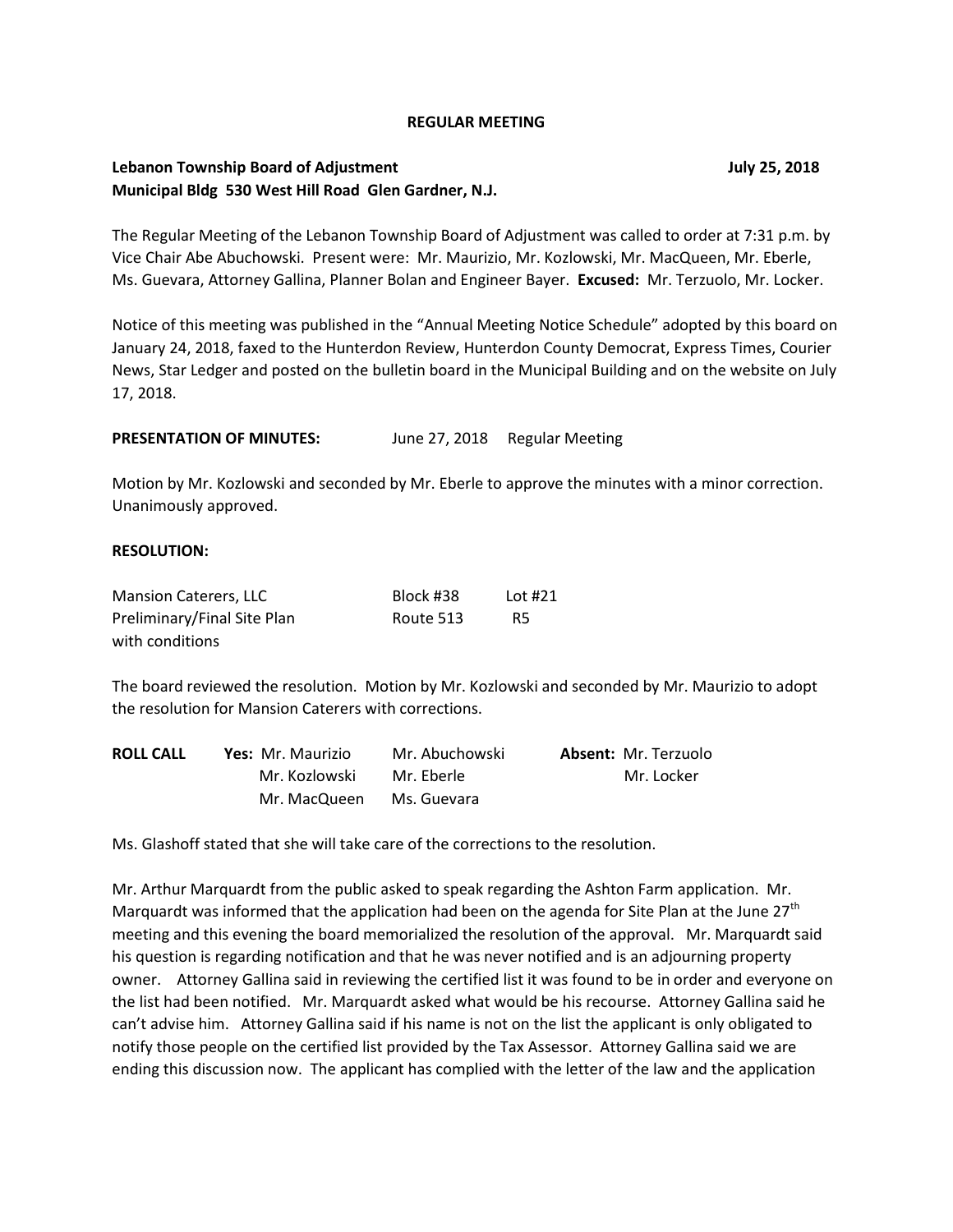was granted per Attorney Gallina. Mr. Marquardt said that this board has taken 6 months of their year and ruined every weekend by permitting weddings and whatever else the board approved. Vice Chair Abuchowski said there is nothing the board can do. Attorney Gallina stated that if the members of the public wish to pursue this, it is up to them to hire Council. Mr. Marquardt said why should he hire an Attorney when the board didn't follow the process. At this point, Attorney Gallina told the Chair to take a recess. The board recessed at 7:43 p.m. with a motion by Mr. MacQueen and seconded by Mr. Kozlowski. Unanimously approved. Vice Chair Abuchowski said if they have too they will clear the room out and call the police. When the board reconvened at 7:48 p.m. Vice Chair Abuchowski announced the next item on the agenda.

### **NEW BUSINESS:**

| Gerish Realty, LLC        | Block #59         | Lot #17, 34 & 34.02 |
|---------------------------|-------------------|---------------------|
| 2 York Ave                | Mountain Top Road | RC 7½               |
| West Caldwell, N.J. 07006 |                   |                     |

**PUBLIC HEARING** Preliminary & Final Site Plan

Attorney Michael Selvaggi was present to represent the applicant Gerish Realty. Attorney Selvaggi referred to items in the resolution from the public hearing on the Use Variance. At the conclusion of his comments, Attorney Gallina announced that all the notices are in order and the board can proceed with the public hearing. The following items were marked into evidence: **A1-**Affadavit of Proof of Service, **A2**-Certified List of Property Owners & Utilities, **A3**-Notice to Property Owners, **A4**-POD Slips, **A5-** Certified copy of notice in Hunterdon Review.

Joe Gerish was sworn in to give testimony. Mr. Gerish informed the board that he manages the farm taking care of all the animals, consisting of 20 steers, 2 horses, 10 sheep, 2 Lamas and chickens to name a few. Mr. Gerish said he is also involved with the events held on the property noting that holding these events helps supplementing the income to run & maintain the farm. Mr. Gerish stated the farm consists of 5 lots totaling approximately 130 acres. Three of the lots will be used for the events and parking. During the week the hours for prep & event will be from 9:00 am to 5:00 pm. On weekends they will start at 10:00 am with the event ending no later than 10:00 pm. Parties will be held in the tents, one tent being 40' x 100' and the other 40' x 80'. The number of people attending these events will average from 120-140 people. Mr. Gerish said they will also be using golf carts to shuttle people to the tent area. Mr. Gerish went on to say they will not be having valet parking. At this time, the following was marked into evidence **A6**-Sheet 3 of 5 colored rendering with a date of June 25, 2018.

Mr. Gerish said for wedding events they have 4-5 people (family members) working the event. There are two golf carts, one is electric and one uses gasoline. Attorney Selvaggi asked Mr. Gerish to go over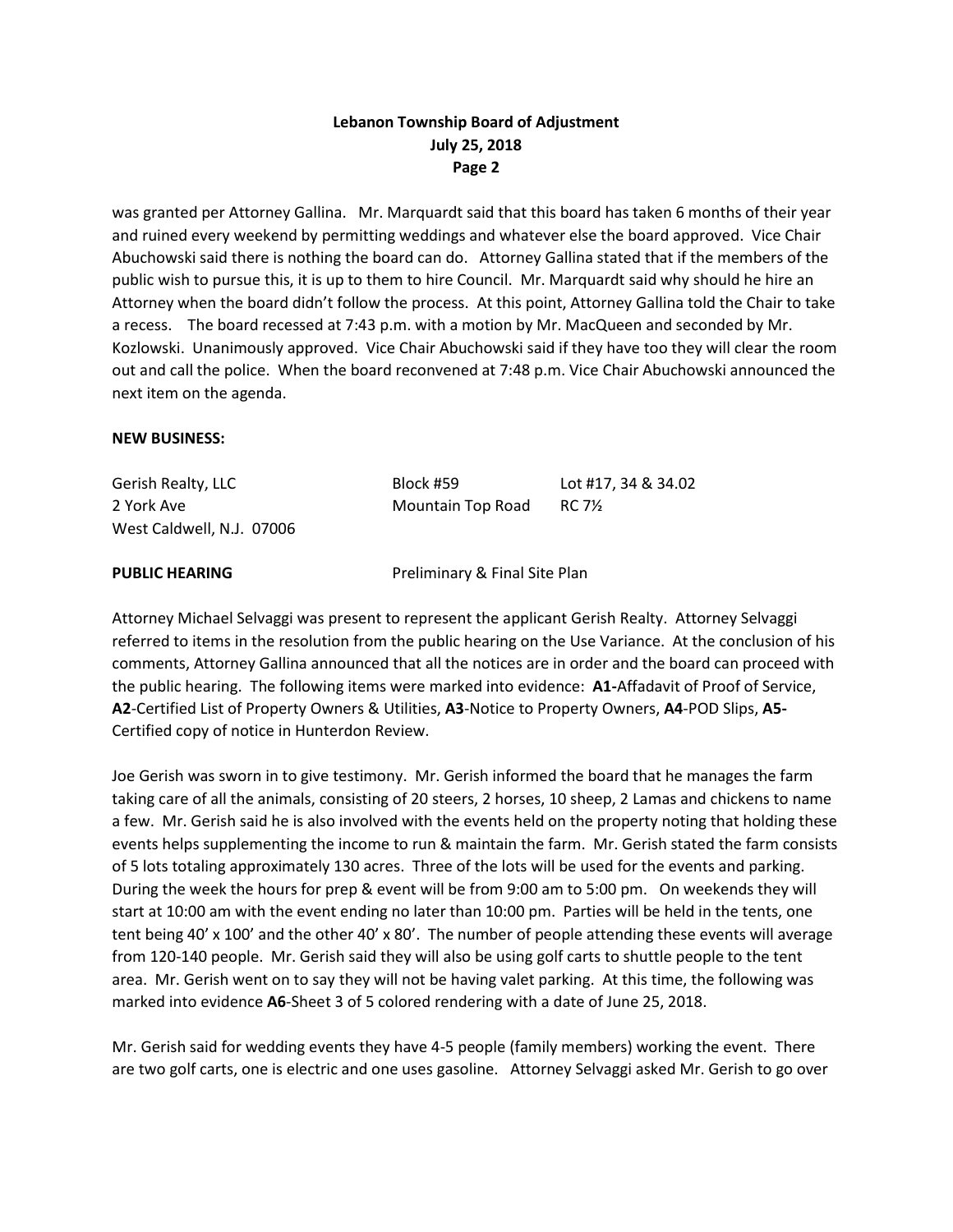the details of how everything is handled, for example a wedding. All cooking is done by the caterers and all food comes already prepared to the site. The client hires the caterer, the DJ or band, takes care of all the flowers for the event. Regarding the music, all the speakers are contained in the tent. Portipotties are also provided by the client. They will also have a handicap porta potty. The bride and groom will have access to the bathroom in the main house. Also, garbage would be disposed of offsite. Mr. Gerish said either he would take care of the garbage off site or would have the caterer take care of it. At the conclusion of Mr. Gerish's testimony, Vice Chair Abuchowski asked if the board had any questions. Mr. Kozlowski asked about the wedding that will take place in July. Mr. Gerish said the wedding is schedule for July  $7<sup>th</sup>$ . Mr. Eberle asked about the monitoring of the music. Mr. Gerish said that he will be monitoring to make sure that it is not overly loud where the neighbors would have a problem. Ms. Guevara was concerned with the liquor and any monitoring with it. Mr. Kozlowski asked about public safety, would there be fire extinqishers which is required by law. Mr. Gerish said yes that would be fire extinguishers and in answer to Ms. Guevara's question regarding the liquor, they will make every effort not to let anyone drive that has had too much to drink. At the conclusion of the board questions, Vice Chair Abuchowski opened the hearing to the public for questions of Mr. Gerish, there were none.

At this time, Ken Dykstra, Engineer/Planner was sworn in to give testimony on behalf of the applicant. Engineer Dykstra passed out to the board & professionals a small version of the site layout. Attorney Gallina had the following marked into evidence: **A6**-Colored small version of sheet 3 prepared by Kenneth Dykstra date June 25, 2018. Mr. Dykstra stated the only proposed site improvements are the 62 proposed parking space and 6 proposed pole mounted lights. Mr. Dykstra said they are requesting a waiver from the 24' aisle width and proposing a 20' aisle width and explain the reason for the waiver. Mr. Dykstra referred to the lighting being proposed stating that the lighting would be low level lighting mainly for safety for the events occurring after dark. The light fixtures would be LED fixtures directed toward the property and shielded. There is existing lighting at the gate entrance and on the farmhouse. The new proposed lighting will be powered from the underground wiring that serves the existing farmhouse.

Mr. Dykstra informed the board that under 40:55D-76(2)b that the Site Plan approval may not be granted unless it can be granted without substantial detriment to the public good or to the intent and purpose of the zone plan and zoning ordinance. Since this is a large site there would not be any substantial detriment to the public good. Also, the tents, lighting, and gravel parking area will have a minimal impact on the site because of the size of the property. Attorney Selvaggi referred to Planner Bolan's report with the concerns for water usage, caterer responsible for shielding for the light fixtures and using low level lighting. It was noted that the property will continue to be used for farming activities. Referring to page 13 of the Use Variance Resolution, there will be little impact to the farming operations. At the conclusion of Mr. Dykstra's testimony and comments by Attorney Selvaggi, Vice Chair Abuchowski asked if the board had any questions. The following board members asked questions: Ms. Guevara, Mr. Eberle, Mr. MacQueen, Mr. Kozlowski, Mr. Maurizio and Mr. Abuchowski.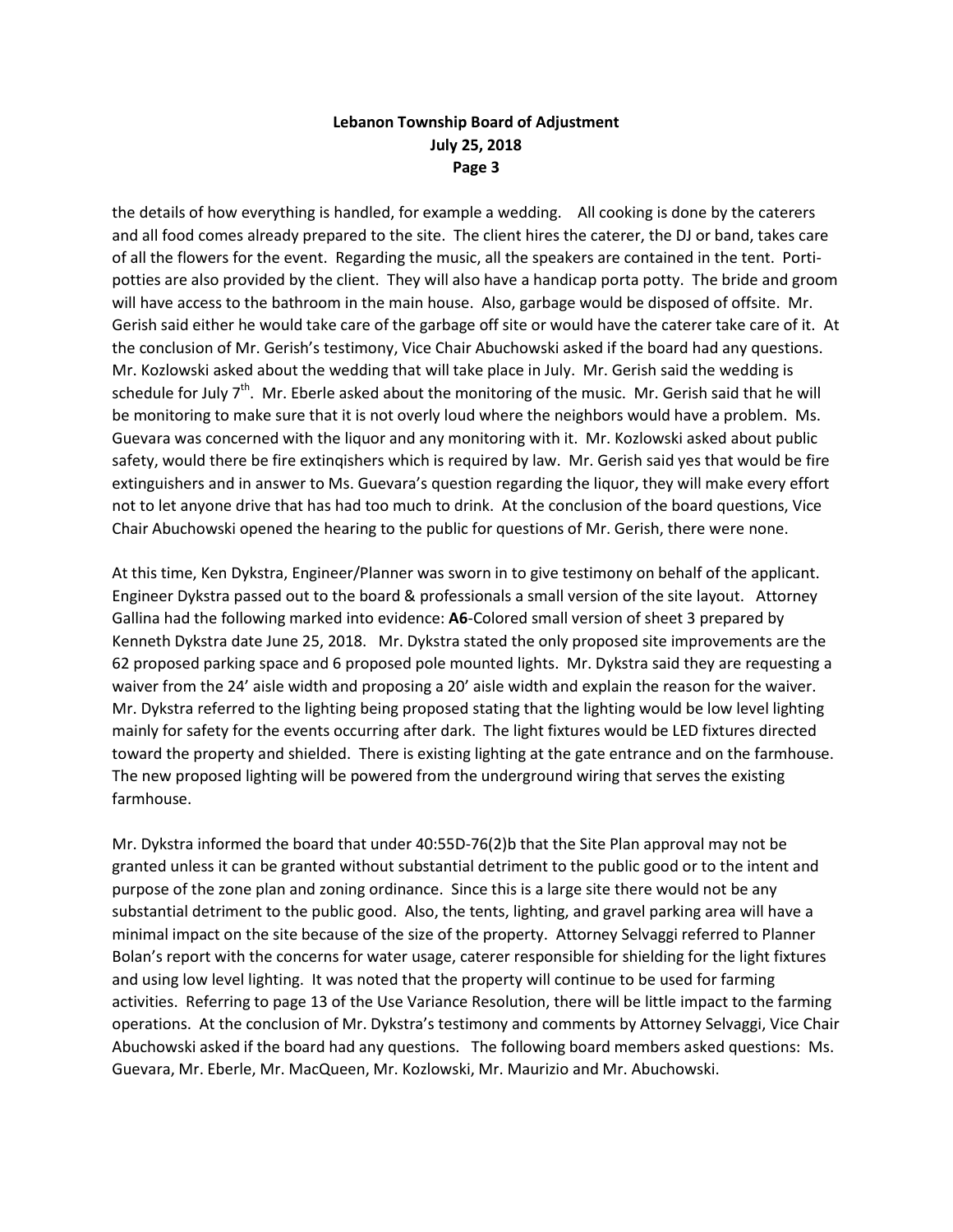At the conclusion of the board's questions, Vice Chair Abuchowski opened the hearing up to the public for questions. There were none.

At this time, Planner Bolan was sworn in to give testimony on behalf of the board. In referring to his report of July 23<sup>rd</sup>, the parking aisle width is not a problem since it would be a single loaded parking area. Planner Bolan also referred to the request for a waiver from the minimum parking space size which is also not a problem. In the ordinance 400-46H(3) the parking areas are to be paved and curbed except as otherwise approved by the Planning Board. Since this is a Board of Adjustment application the approval would substitute for the Planning Board. Also, the unpaved parking area would serve to maintain the agricultural appearance of the property. At the conclusion of Planner Bolan's testimony the board had a few questions of Planner Bolan. When opened to the public, there were no questions. Attorney Gallina asked if Engineer Bayer had any testimony. Engineer Bayer said no.

Vice Chair Abuchowski opened the hearing to the public for comments and statements. There were none. At this time Attorney Selvaggi gave his summation. At the conclusion of his summation, motion by Mr. MacQueen and seconded by Mr. Maurizio to close the public portion of the hearing. Unanimously approved.

The board deliberated at this time. At the conclusion of their deliberations, motion by Mr. MacQueen and seconded by Mr. Kozlowski to grant Preliminary & Final Site Plan Approval with the following conditions:

- a. The applicant shall obtain all other necessary approvals from any outside agencies having jurisdiction.
- b. The applicant will pay all necessary fees and escrows payable in connection with the application.
- c. The applicant will comply with the provisions of the Township Lighting Ordinance 400-43(i). A night-time lighting test/inspection will be completed prior to the issuance of any certificate of occupancy and the Board shall retain jurisdiction for one year from the date of the issuance of the certificate of occupancy.
- d. During the entertainment at events, sound speakers will be turned inward toward the site, so as to minimize noise impacts to off neighboring lots.
- e. During events held at the site a member of the Gerish family will be present to monitor noise levels at the property.
- f. This approval is subject to all terms and conditions as set forth in the prior Resolution which granted the Use Variance approval.

| <b>ROLL CALL</b> | Yes: Mr. Maurizio | Mr. Abuchowski |
|------------------|-------------------|----------------|
|                  | Mr. Kozlowski     | Mr. Eberle     |
|                  | Mr. MacQueen      | Ms. Guevara    |

**Absent: Mr. Terzuolo** Mr. Locker